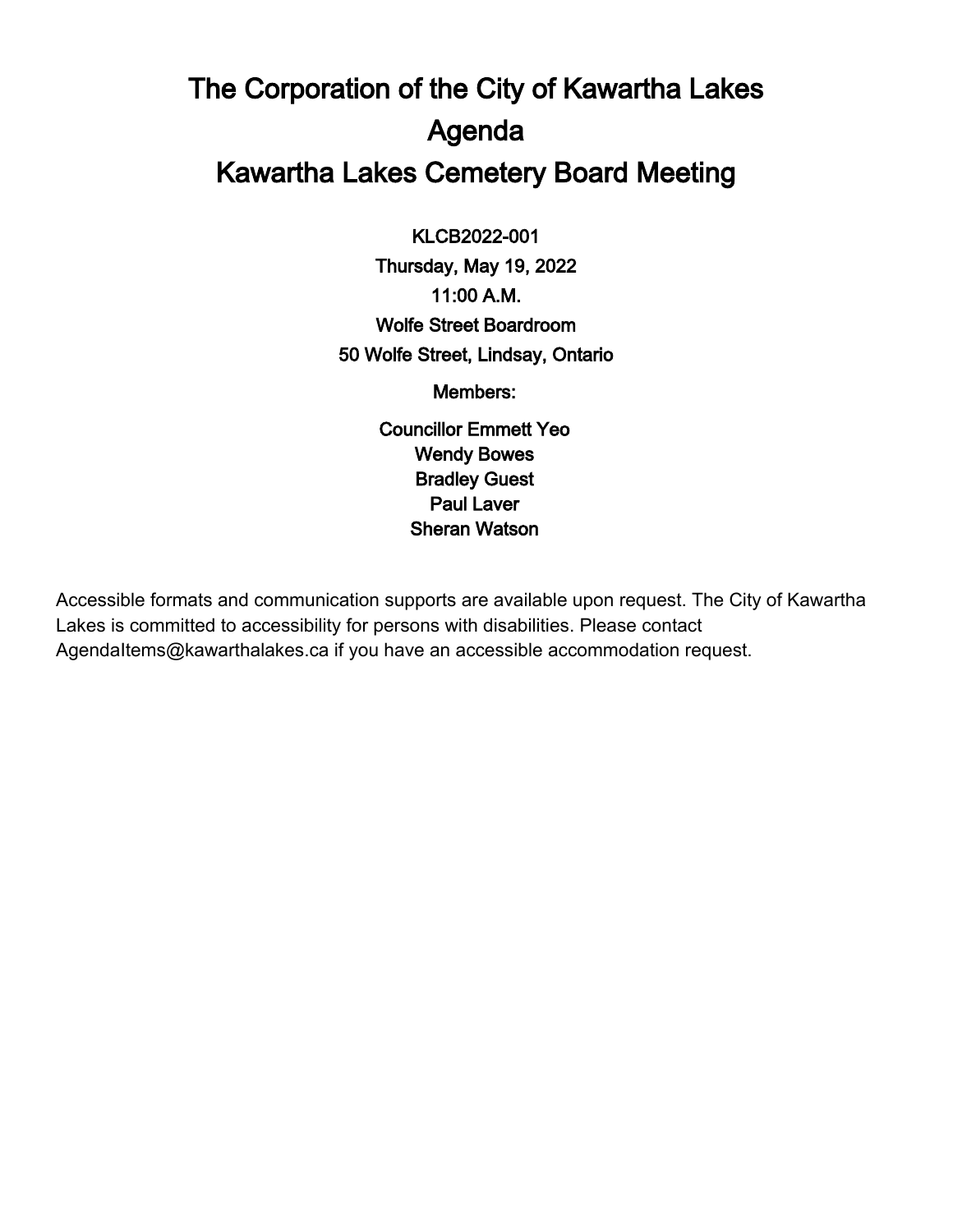| 1. | <b>Call to Order</b>                     |         |
|----|------------------------------------------|---------|
| 2. | <b>Appointment of Chair</b>              |         |
| 3. | <b>Appointment of Vice-Chair</b>         |         |
| 4. | <b>Adoption of Agenda</b>                |         |
| 5. | <b>Declaration of Pecuniary Interest</b> |         |
| 6. | <b>Adoption of Minutes</b>               | $3 - 6$ |
|    |                                          |         |
| 7. | <b>New Business</b>                      |         |

- 7.1. Update
- 7.2. Revised By-laws
- 7.3. Payment Methods for Cemetery Products and Services
- 7.4. Columbariums
- 7.5. Decoration Days
- 8. Other Business
- 9. Next Meeting
- 10. Adjournment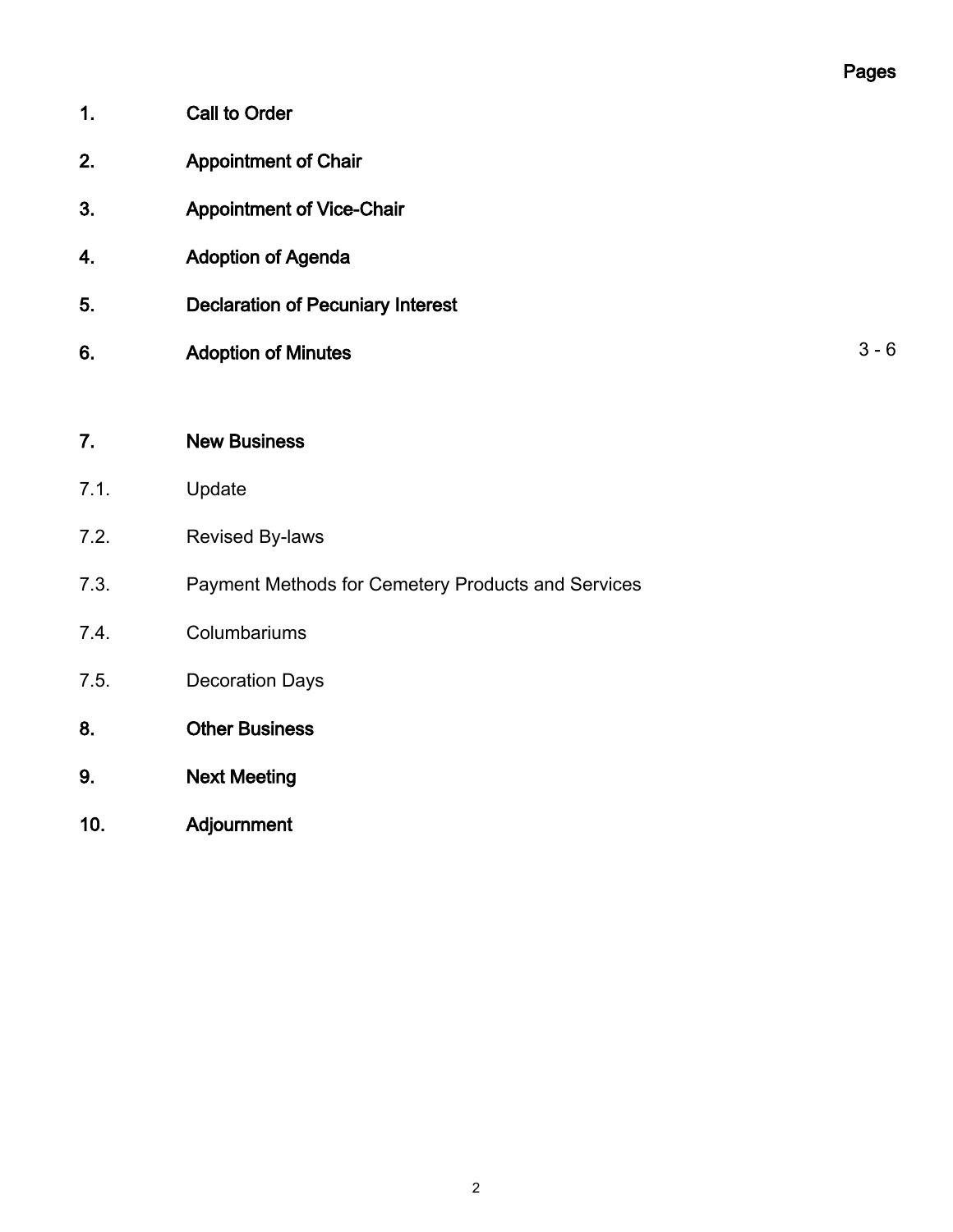# **The Corporation of the City of Kawartha Lakes Minutes**

# **Kawartha Lakes Cemetery Board Meeting**

**KLCB2021-002 Thursday, September 30, 2021 1:00 P.M. Ward Park 7675 Highway 35 North, Norland, Ontario**

> **Members: Wendy Bowes Bradley Guest Paul Laver Sheran Watson Councillor Emmett Yeo**

**Accessible formats and communication supports are available upon request. The City of Kawartha Lakes is committed to accessibility for persons with disabilities. Please contact AgendaItems@kawarthalakes.ca if you have an accessible accommodation request.** 

#### **1. Call to Order**

The recording secretary called the meeting to order at 1:05 PM. Wendy Bowes, Sheran Watson, Paul Laver, Bradley Guest, Patricia Wykes and Ryan Smith were in attendance.

Absent: Councillor Emmett Yeo

# **2. Appointment of Chair**

The Secretary called for nominations for the position of chair. Sheran Watson nominated Paul Laver as chair.

**Moved By** S. Watson **Seconded By** W. Bowes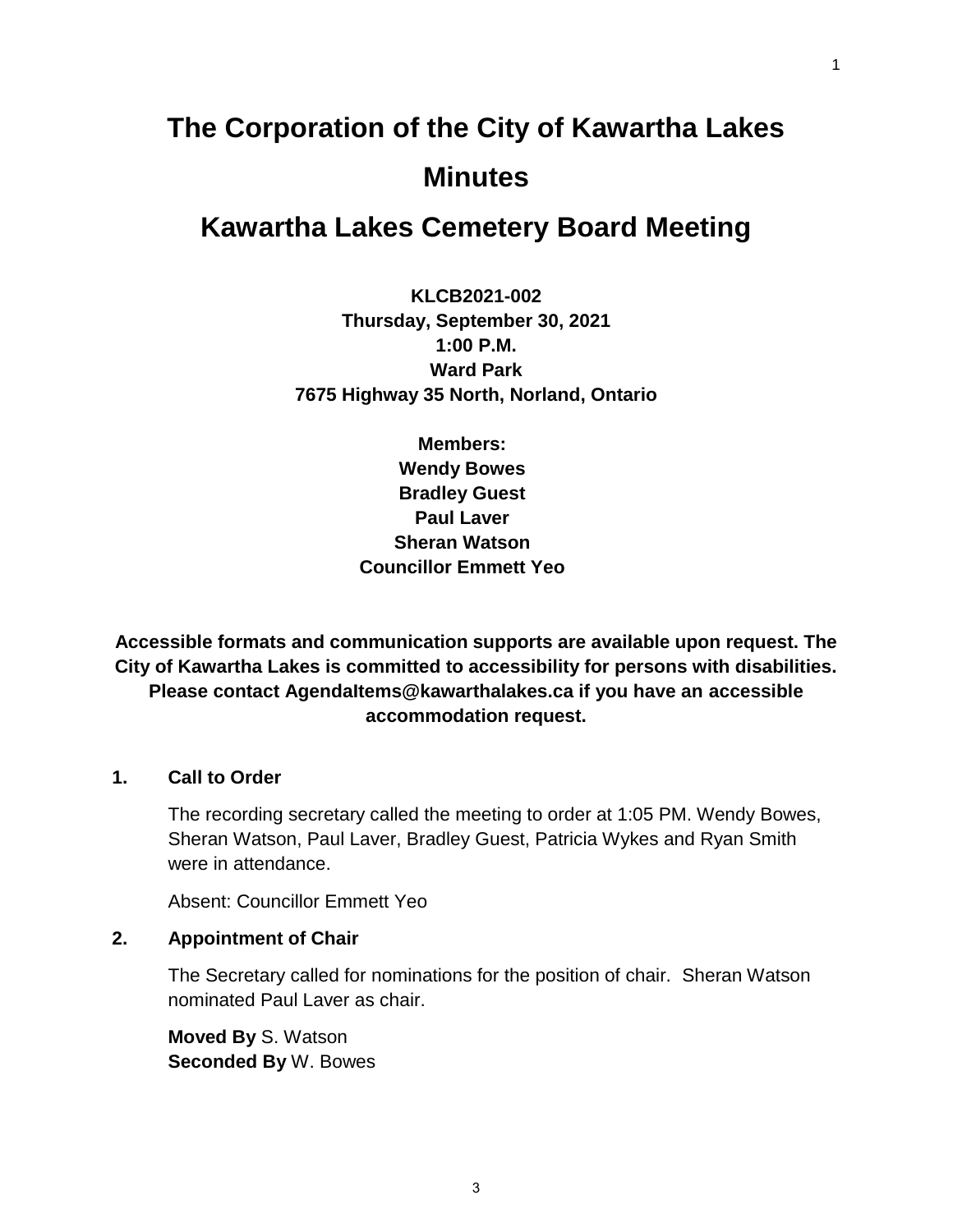**RESOLVED THAT** nominations close and Paul Laver be appointed as chair of the Kawartha Lakes Cemetery Board.

#### **Carried**

#### **3. Appointment of Vice-Chair**

The Secretary called for nominations for the position of vice-chair. Paul Laver nominated Bradley Guest.

**Moved By** P. Laver **Seconded By** W. Bowes

**RESOLVED THAT** nominations close and Bradley Guest be appointed as vicechair of the Kawartha Lakes Cemetery Board.

#### **Carried**

#### **4. Adoption of Agenda**

**Moved By** W. Bowes **Seconded By** B. Guest

**RESOLVED THAT** the agenda be adopted and received as printed.

#### **Carried**

#### **5. Declaration of Pecuniary Interest**

There were no declarations of pecuniary interest disclosed.

#### **6. Adoption of Minutes**

**Moved By** W. Bowes **Seconded By** S. Watson

**RESOLVED THAT** the Minutes of the January 30, 2020 meeting of the Kawartha Lakes Cemetery Board be received and adopted as printed.

**Carried**

#### **7. New Business**

- 7.1 Restoration
- 7.1.1 Kinmount 2020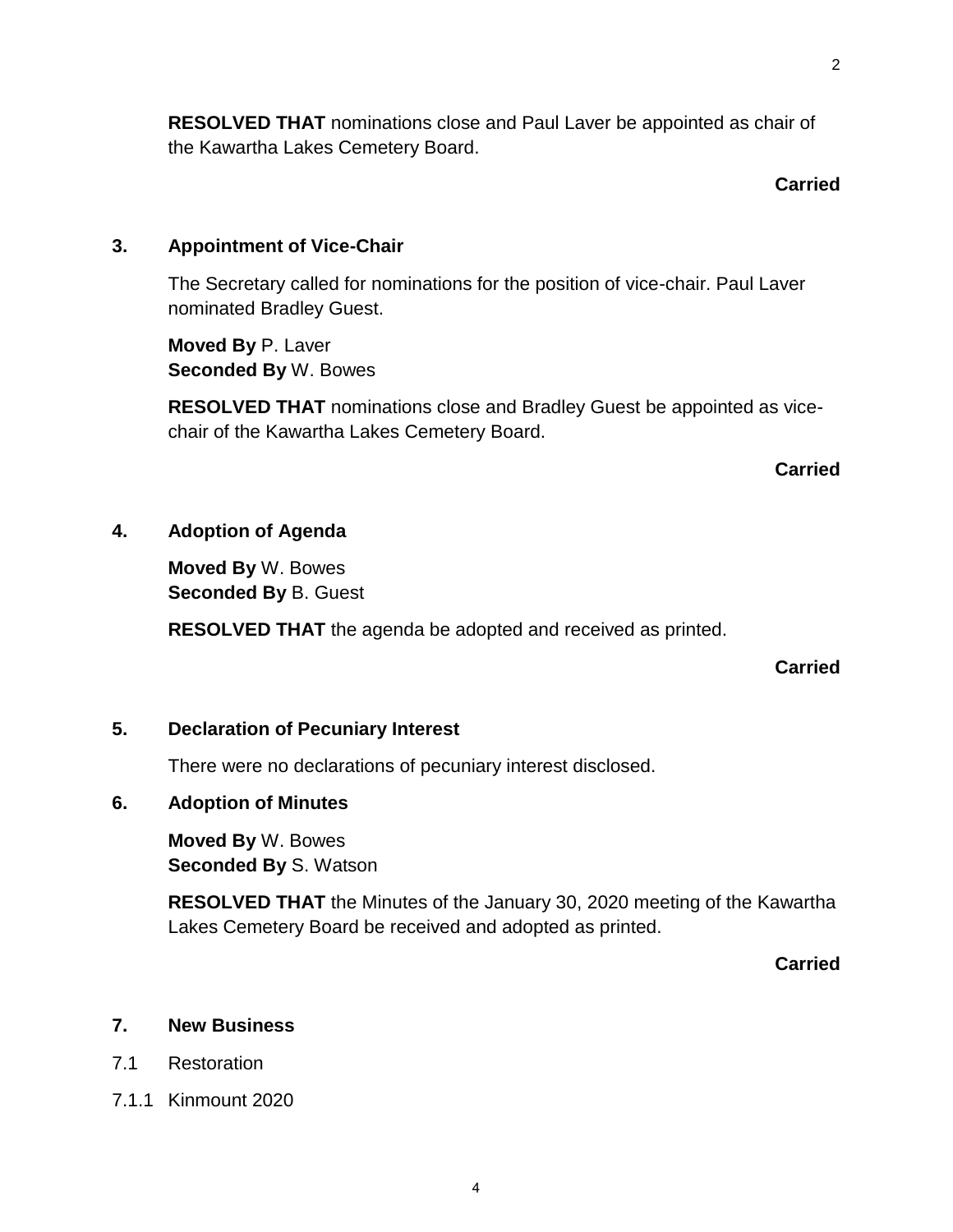# 7.1.2 2021 Restoration

Staff presented an overview of the restoration that has taken place in 2021. Tornado damage restoration at Kinmount took place in early spring and restoration at St. Thomas, Bexley, Argyle and Fenelon Falls was just completed as part of the ongoing restoration.

# 7.2 Staff Update

A summary of the tree planting efforts, number of burials, and the clean-up at Kinmount was presented by staff. Committee was made aware that COVID restrictions with vehicle use, created staffing challenges. Work plan items from 2020, that were set aside with the Pandemic and the resources directed to Tornado clean-up, are gradually being addressed. Bench pads are in at Lake Dalrymple and Mud Lake and staff is working towards plans for screened areas at some cemeteries to hide excess materials from opening graves.

# 7.3 Janetville United Cemetery Update

Janetville assumption was not completed in 2020 as planned. Currently staff are waiting for the land transfer to be complete. All other documents with the BAO are in place.

# 7.4 By-Law Revision and FBCSA Legislated Changes

Staff provided an update of the legislated changes for July 1, 2021 and January 1, 2022. As of July 1, 2021 we are required to post our price list and by-laws on the website and provide a printable version. Care and Maintenance contributions will be raised as of January 1, 2022. Further information was provided by Bradley Guest. The BAO will soon provide a template making it easier to compare price lists. Lower interest rates on the Trust Funds is behind the higher contributions required for Care and Maintenance.

Our current By-Law document was created in 2012 and is in need of updating. Staff plan to update the by-law to reflect the new legislation as well as suggestions provided from BAO staff. The new by-law needs approval from the BAO before it goes to council.

# 7.5 Vacancy Cemetery Board

Discussion of the need to fill the vacancy on the board prior to the new term which starts in the fall of 2022. Terms of reference, that states the committee must meet a minimum of 4 times a year, was also discussed. Committee felt it is valuable to have representation from the different areas of the City and hopes